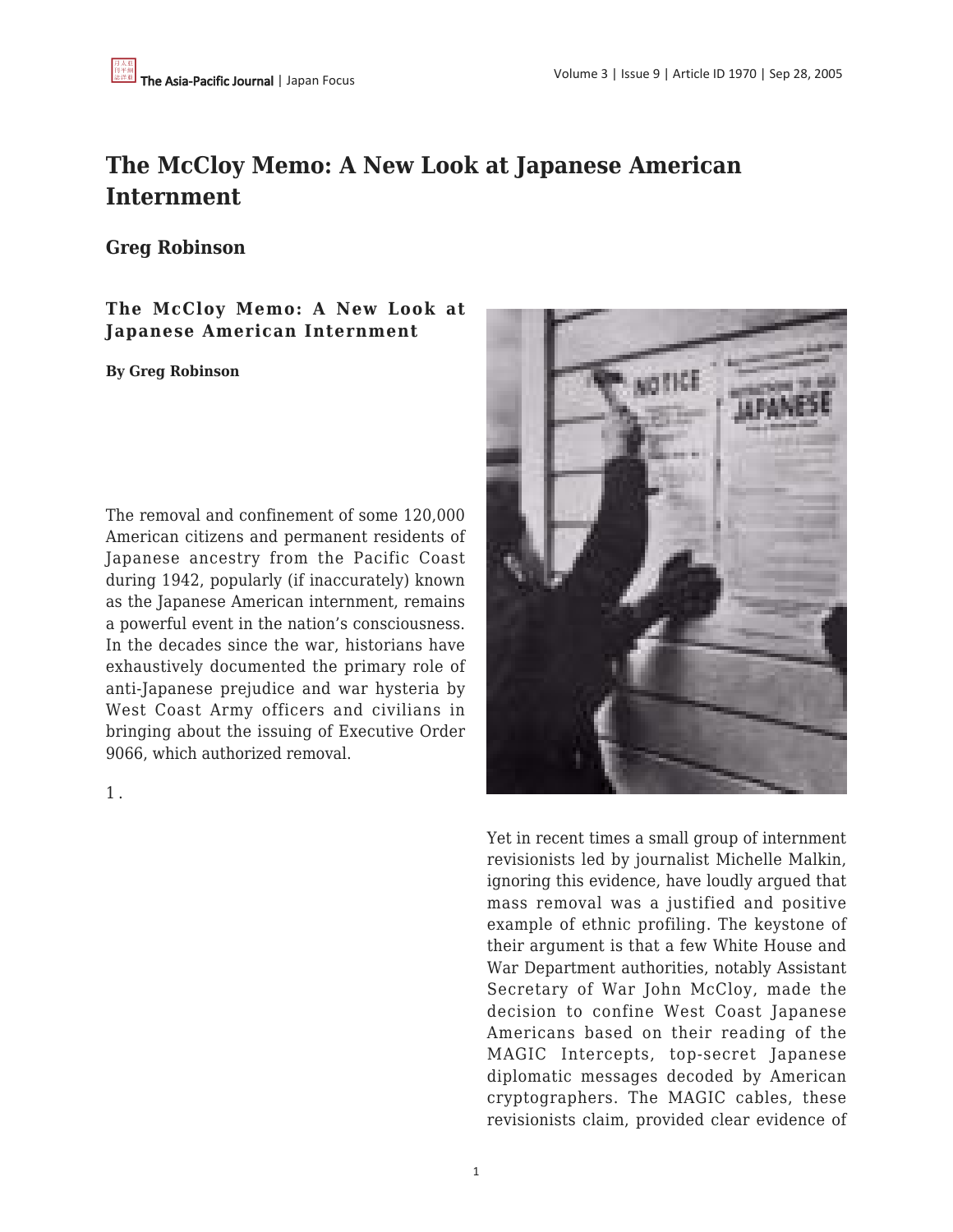mass espionage by aliens and American citizens during the prewar period. Although the revisionists' evidence is predominantly old and discredited, in the current mood of insecurity and wartime nationalism they have attracted significant attention.

A few years ago, I was at the Library of Congress researching my book By Order of the President, about Franklin Roosevelt's role in the wartime removal. I discovered some documents in the papers of Robert Patterson, the then-Undersecretary of War. Among them was a file copy of a memorandum, dated July 23, 1942, that John McCloy sent Patterson in response to inquiries about the feeding of Japanese American "internees." McCloy noted that since 70 percet of those in the camps were citizens, and most were women and children, the government should provide them sufficient food. This was neither novel nor relevant to my project, so I filed the document without thinking. Recently, I was surprised to discover that the memo also included a handwritten postscript. There, McCloy admitted that military security was not a primary factor in triggering the removal of West Coast Japanese Americans:

Since the revisionists credit McCloy as the chief decision-maker on removal, his admission fatally discredits their argument about national security. (They cannot escape this reality by claiming that McCloy was protecting the secrecy of MAGIC—Patterson probably was aware of MAGIC, and in any case the spectacle of McCloy lying to his superior officer, who supported removal, to preserve secrecy enters the realm of the ludicrous).

For more thoughtful students of history, the postscript raises questions of interpretation. For one thing, McCloy's explanation about "protective custody" does not square with the evidence —Army officers seem not to have ever discussed removing Japanese Americans to protect them, and it is certain that if protection had been the goal Japanese Americans would have faced very different conditions following removal. Conversely, how do we account for the evidence that War Department leaders genuinely feared Japanese subversion during early 1942? Or the fact that McCloy continued, then and in later years, to defend the government's actions as based on military security—even manipulating evidence before the Supreme Court to bolster the government's case against legal challenge?

3 .



There are no simple answers to these

2 .



These people are not 'internees': They are under no suspicion for the most part and were moved largely because we felt we could not control our own white citizens in California.